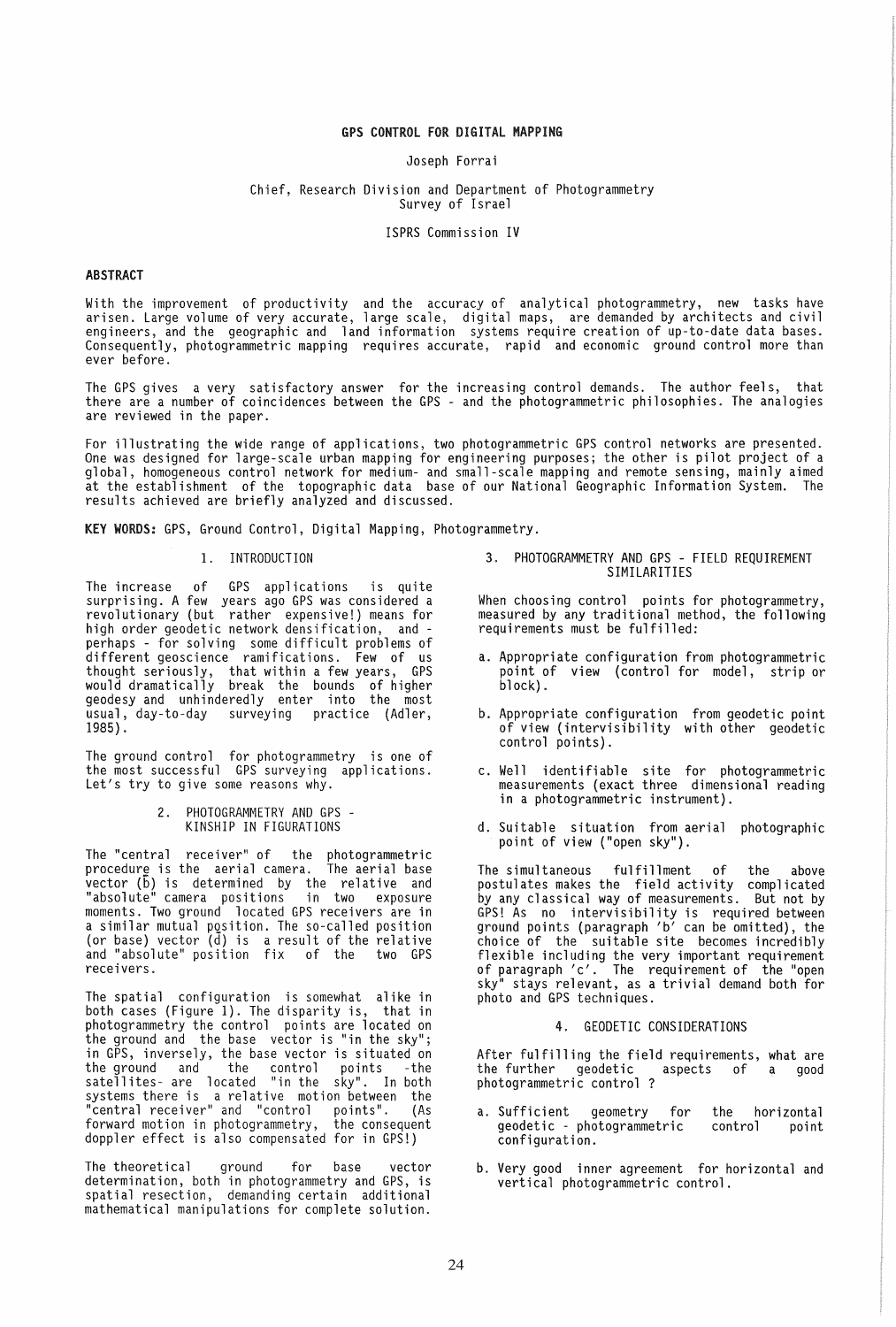



Figure 1. Photogrammetry and GPS - kinship in figuration

c. Harmony between the photogrammetric and geodetic (horizontal and vertical) control.

In classical methods, both the inner agreement and the "outer" harmony can be ensured by the national geodetic control network. Generally, direct measurements can not be completed between photo control points, therefore, the "inner accuracy" of the photogrammetric control will depend on the homogeneity of the supporting geodetic frame. However, the homogeneity of a national network in different regions is, many times, more than doubtful. Historical reasons<br>partook in it, as well as professional partook in it, as well as professional technical ones. The conventional partition of the national horizontal and vertical control nets is more definite! As a result, the recorded heights of the horizontal control points are, in general, definitely less accurate then their Y and X coordinates. For appropriate vertical control, photo points must be in addition, connected by levelling to the surrounding benchmarks. Only GPS is able to treat the complex problem of the geodetic control for photogrammetry in a global, three dimensional and homogeneous manner.

## 5. ECONOMY AND ACCURACY

It is impossible to give some generally valid formula for precise and economical computation. Practically every project is individual, and economy depends on the local circumstances and special conditions. Nevertheless, one can say, that GPS control for photogrammetry is, in almost every case, cheaper than any other geodetic method (Hajela, 1989). The larger and more complex a special project is, the higher saving is to be expected in time and money.

In respect of accuracy, GPS - superiority is In respect of accuracy, GPS - superiority is<br>unquestionable. In position 3-5 ppm inner

accuracy for photo control points is usual, and achievable by a very customary and simple manner. This accuracy likely exceeds the photogrammetric requirements. As mentioned in paragraph 4, the agreement between photo control and the national geodetic network depends, mainly, on the accuracy and homogeneity of the latter. Very good results can be achieved, for instance, by a least square fitting of the adjusted and unchanged photo control configuration to the national horizontal control points.

In height, the GPS generally is slightly less accurate than in position, mainly because of the uncertainties of the geoid undulations. However, connecting with precisely levelled benchmarks and applying an appropriate and simple estimate for<br>undulations (Melzer, 1990), even in large undulations (Melzer, 1990), even in large<br>photogrammetric control networks, the absolute height accuracy will remain in the range of centimeters.

### 6. TWO PRACTICAL EXAMPLES

## 6.1 Engineering

In Haifa bay region, over an approximately 6X3 km site, 1:500 scale photogrammetric mapping was required for planning a new highway system. The<br>accuracy standards of this engineering project accuracy standards of this engineering project would require carrying out an aerial triangulation based on 3rd order horizontal points. However, the special geographical points. However, the special geographical<br>situation and the limitation of the classical geodetic methods caused, historically, the total absence of high order control points over the complete planning area. Therefore, as solution, the whole geodetic control frame for the aerial triangulation (26 points in all) was measured by GPS based on three third order control points and four benchmarks (Figure 2). The average mean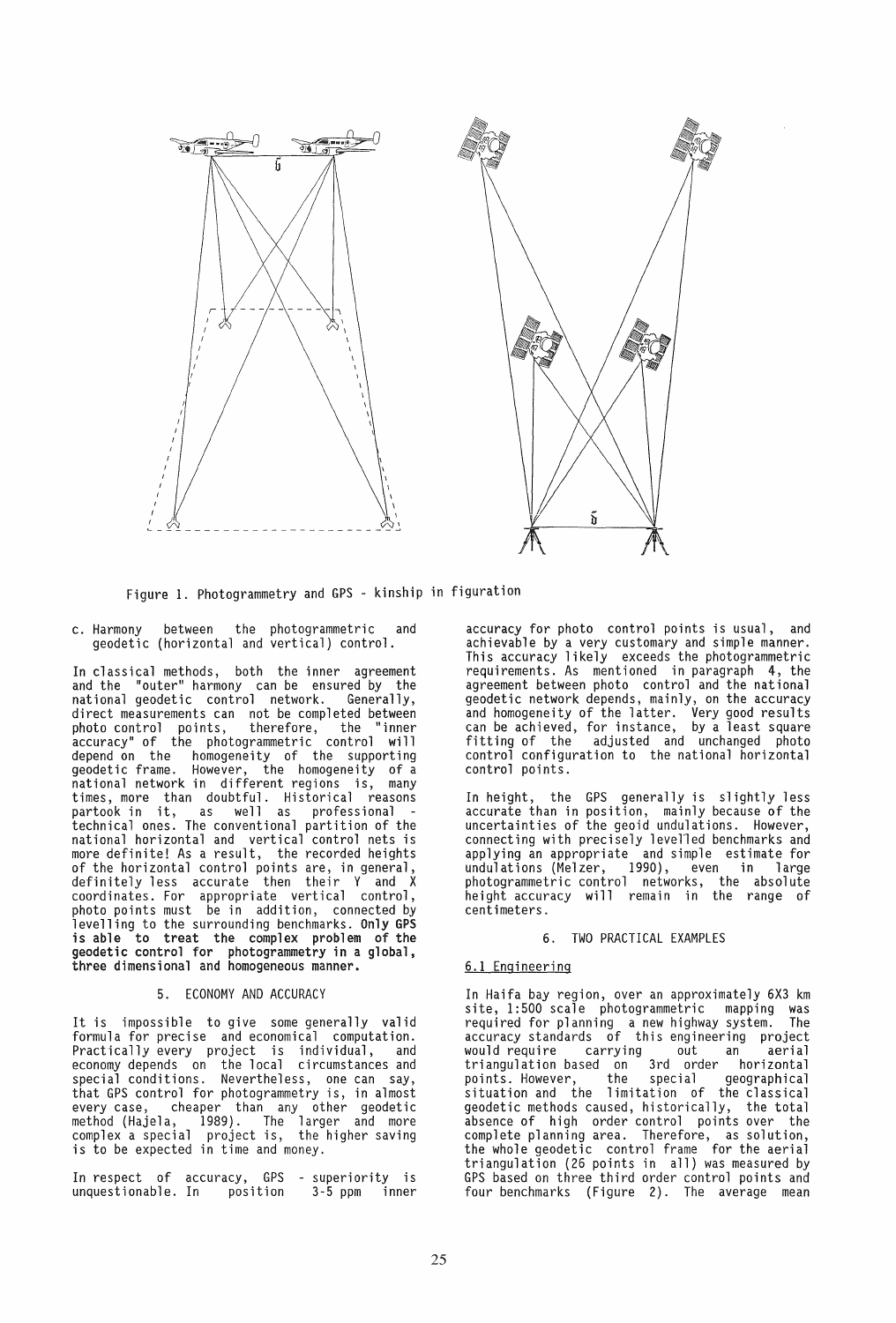

Figure 2. GPS frame for aerial triangulation, controlling an engineering project.

square error, including the eight control points within a one point fixed adjustment, is ±O.025 m in total position and ±0.021 m in height. (The maximum m.s.e. in position is ±0.041 m, and in height is  $\pm 0.034$  m).

After completing an aerial triangulation for 40 models, situated in 4 strips (average scale is 1:6,000), one model was chosen - randomly - for a test. Nine premarked signals and fourteen, well identified details were measured in the field by the combination of GPS and total station, based on the GPS frame of the aerial triangulation. Subsequently, the measured signals and details were read by five different operators in five different stereoplotters (Wild SD-2000 and ADAM ASP-2000), when the orientation of the model was based on the appropriate model control (pricked on diapositives) previously determined by aerial triangulation. The comparison between field measurements and single readings in stereoplotters is given in tables 1 and 2. The differences between geodesy and photogrammetry, in absolute sense, both for premarked signals and identified details are smaller then 0.045 m in position and 0.08 m in height, (with clear systematic character). The accuracies (m.s.e. of a single geodesy-photogrammetry difference) are: for premarked signals ±0.06 m in position and ±0.07 m in height, for identified details ±0.12 m in position and ±0.08 m in height. Presumable, that the general accuracy of the field geodetic measurements were, both in position and height, on a ±0.03-0.05 meter level.

# 6.2 National GIS - Topographic Data Base

In 1991 a meaningful decision was made at the Survey of Israel to create the topographic data base of the national geographic information system by digital photogrammetric remapping of the country (Peled et al., 1991). The chosen photo scale is 1:40,000 for most of the regions. The pilot - the digital mapping of a nearly 40X40 km area - is just being in execution. The

absolute accuracy standards for the well identifiable mapped details are rather rigorous:<br>2 meters in position and 2 meters in height for<br>the mapped details. Aerial triangulation was Aerial triangulation was carried out for the block, composed of 81 models in 8 strips. From geodetic point of view, the aerial triangulation was controlled, mainly, by existing and identified third (or higher) order classical triangulation points and benchmarks. The first results show, that horizontal accuracy is sufficient - but not the vertical one. The<br>height accuracy is regionally inhomogeneous and height accuracy is regionally inhomogeneous differences between geodetic and photogrammetric heights exceed the standard, sometimes by 30-50%. The clear consequence is that the control frame for aerial triangulation must be completely measured by GPS. This method will ensure both local and global accuracy and harmony along this important, national dimensioned project.

## 7. SUMMARY AND CONCLUSION

GPS is the best tool today for geodetic control ars is the best toor today for geodetre control digital in its nature, efficient, sure, rapid, accurate and relatively inexpensive. Until the subdecimeter accurate airborne GPS receiver, combined with some kind of cheep inertial system, will reduce or totally cancel the need of ground control (Baustert et al., 1991; Cannon et al., 1991; Dorrer and Schwiertz, 1990), GPS will be undoubtedly dominant in this activity.

## 8. ACKNOWLEDGMENTS

The assistance of the personnel of the Research, Photogrammetry and Field Divisions of the Survey of Israel is appreciated. Particular thanks to Ron Adler, Voss; Melzer and Sari Grossman for their support. Thanks to Mapping Technologies LTD., Arm; Grinstein Geodetic Engineering LTD., and other private firms for their contribution to the paragraph 6.1.